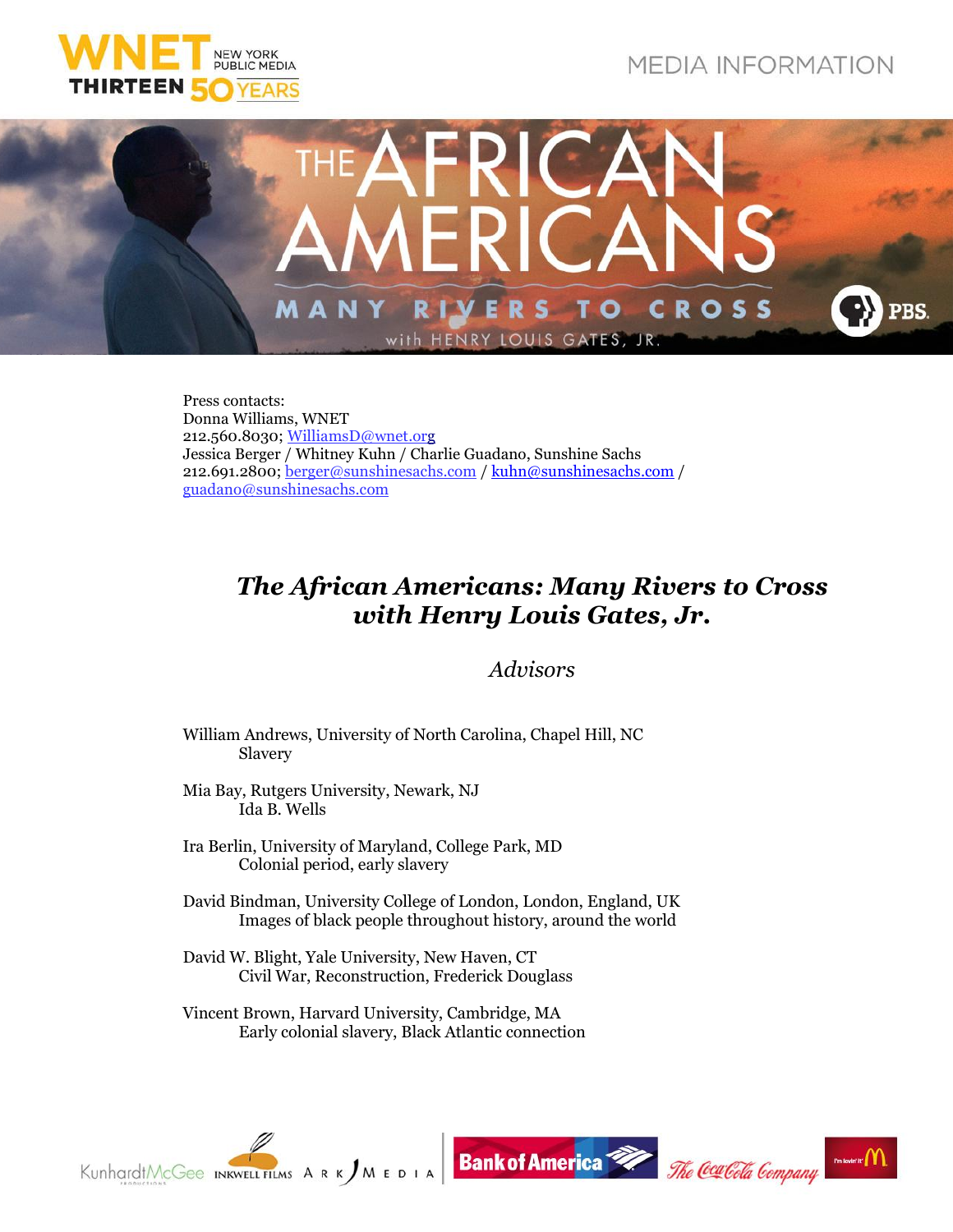Lonnie Bunch, Director of the Smithsonian's National Museum of African American History and Culture, Washington. DC Generalist

- Clayborne Carson, Stanford University, Stanford, CA Martin Luther King, civil rights movement, 20th century
- Laurent Dubois, Duke University, Durham, NC Haiti, New Orleans, Cuba
- Brent Edwards, Columbia University, New York, NY Harlem Renaissance, Jazz history
- David Eltis, Emory University, Atlanta GA Trans-Atlantic Slave Trade statistics
- Eric Foner, Columbia University, New York, NY Reconstruction
- Glenda Gilmore, Yale University, New Haven, CT Southern history from 1865 to present, "long civil rights movement," women
- Steven Hahn, University of Pennsylvania, Philadelphia, PA Garvey, Black Nationalism, everything during the era 1865 – 1930
- Evelynn Hammonds, Harvard University, Cambridge, MA History of science
- Linda M. Heywood, Boston University, Boston, MA Colonial period, origins of slavery, Angola, Virginia, South Carolina, Brazil
- Evelyn Brooks Higginbotham, Harvard University, Cambridge, MA Generalist
- Darlene Clark Hine, Northwestern University, Evanston, IL African American Women, Gender
- Thomas Holt, University of Chicago, Chicago, IL Generalist
- Gerald Horne, University of Houston, Houston, TX Civil Rights Movement, labor history, US history through film, COLD WAR
- Walter Johnson, Harvard University, Cambridge, MA Slavery, freedom, New Orleans
- Peniel Joseph, Tufts University, Medford, MA Black Power
- Robin D. G. Kelley, University of California at Los Angeles, Los Angeles, CA Generalist